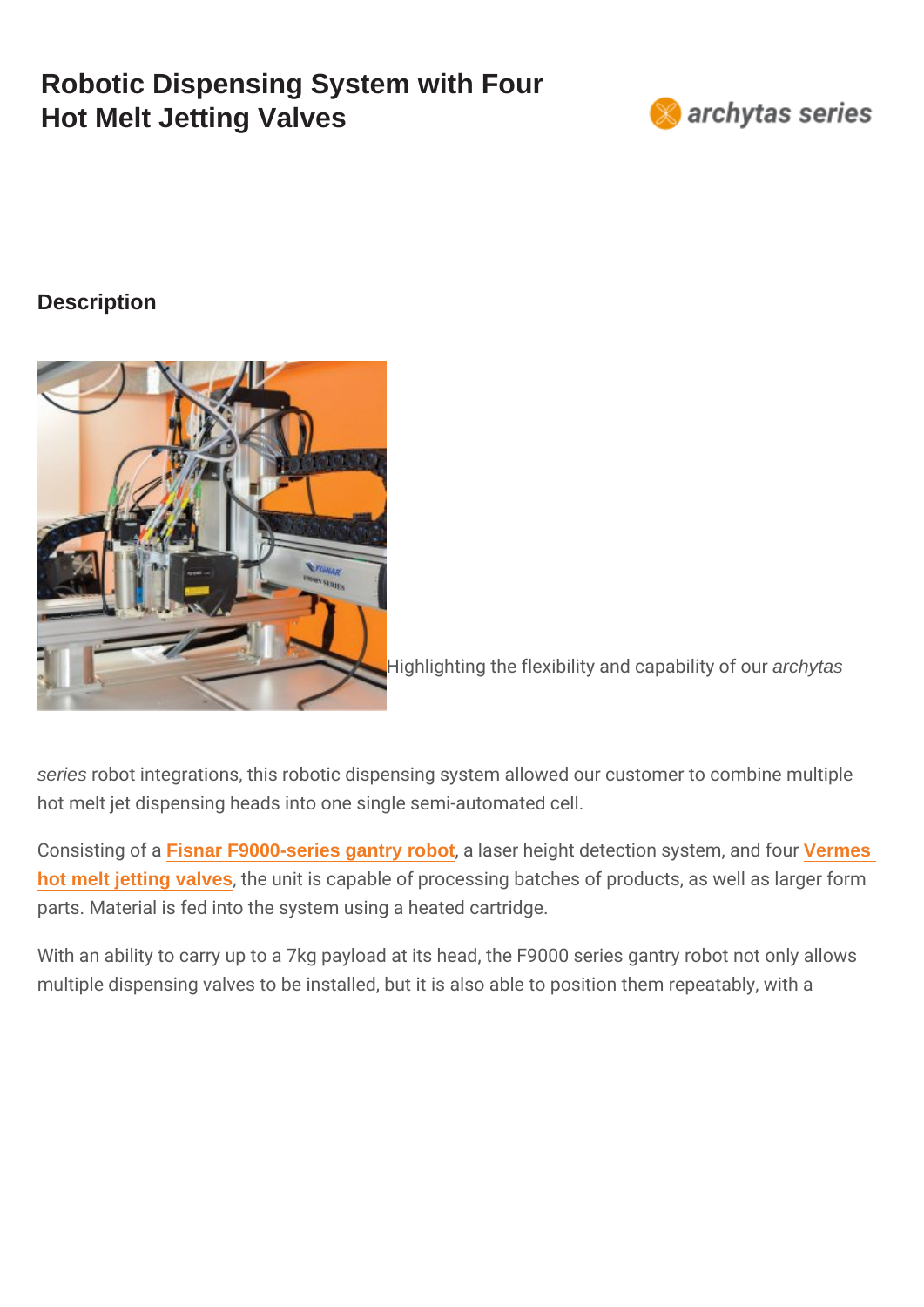## Robotic Dispensing System with Four Hot Melt Jetting Valves

resolution of 0.01mm.

The robot, and all the controls for the numerous valves and contro [free standing enclosure](https://www.intertronics.co.uk/product/robot-enclosures-benchtop-gantry-robots/) which allows safe operation from the outside. Enc designed to suit your production area layout and size.

Features & Benefits

 $\overline{\phantom{a}}$ 

Ultra-precise contactless dispensing c

adhesive across a large part

Reduced production times and increased throughput as a result of frequency >3,000Hz